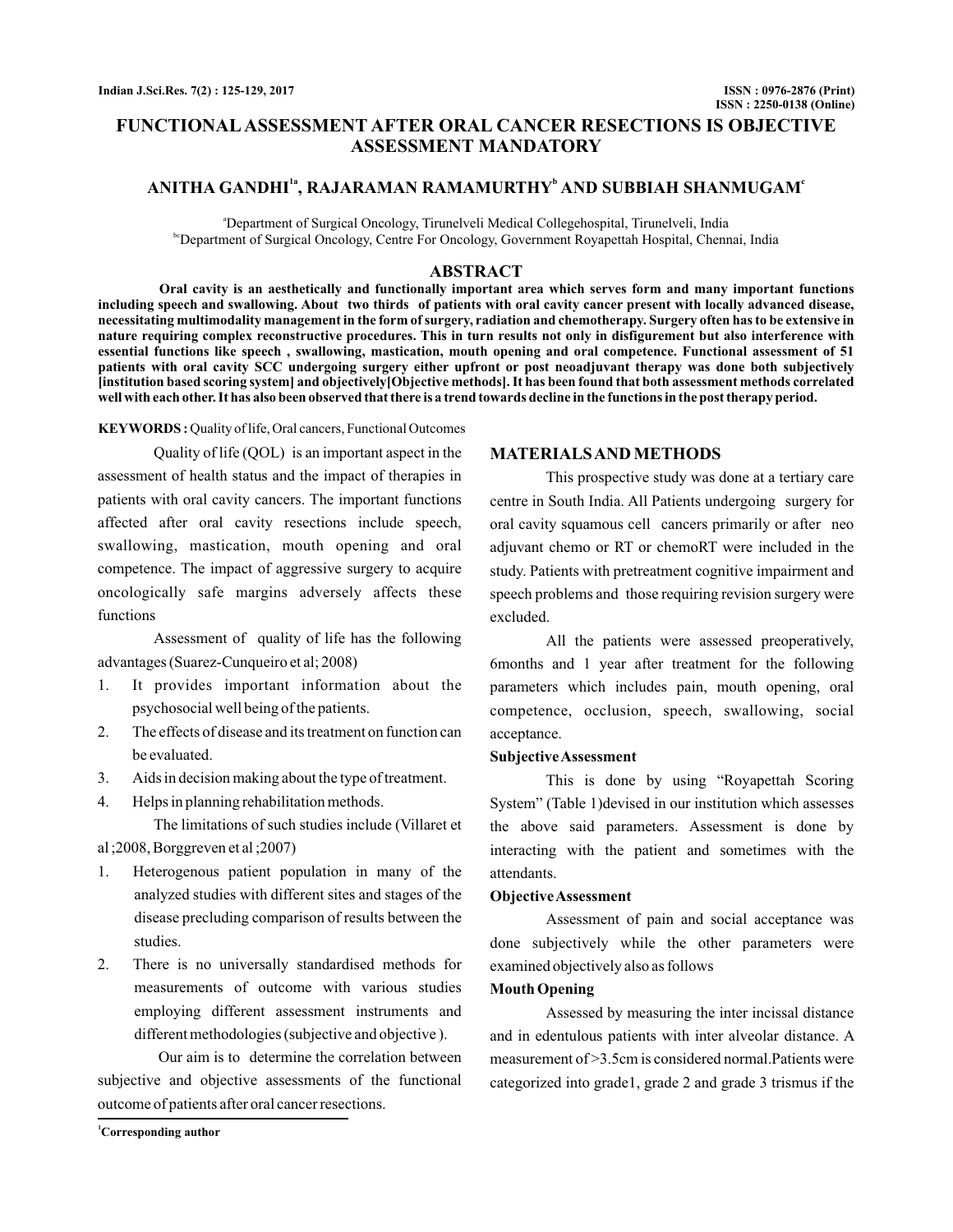#### **GANDHI ET AL. : FUNCTIONAL ASSESSMENT AFTER ORAL CANCER RESECTIONS...**

| <b>Scores</b>   | Excellent(5)     | Good(3)             | Fair(1)                | $\textbf{Poor}(0)$  |
|-----------------|------------------|---------------------|------------------------|---------------------|
| Pain            | N <sub>i</sub>   | Rare                | Modest                 | severe              |
| Mouth opening   | Normal           | Trismus +           | $Trismus++$            | Trismus $++$        |
| Oral competence | <b>Blows</b>     | Holds food          | Rare spill             | Drooling of saliva  |
| Occlusion       | Hard bite        | Chews solid         | Soft solids            | Liquids only        |
| Swallowing      | Normal           | Avoids certain food | regurgitation          | aspiration          |
| Speech          | Normal           | Few syllables       | Audible                | Not audible         |
| Cosmetic/social | Resumes work     | Adapts to work      | Socializes and accepts | Confines & dislikes |
| acceptance      | Enthusiastically |                     |                        |                     |

**Table 1 : Royapettah Scoring System (RSS)**

measured distances are 2.5-3.5cm, 1.5-2.5cm and <1.5cm respectively.

# **Oral Competence**

Evaluated by asking the patient to hold a maximum amount of water and this volume was then measured and compared with a standard volume .(measured from 20 normal patients) and graded.

#### **Speech**

Speech evaluation was done by speech pathologist for both articulation and intelligibility. Standard articulation tests were used for assessment where the patient is asked to read and was observed for substitution, addition, distortion and omission errors. Intelligibility was assessed from patient's spontaneous speech. Combining these two factors speech was scored as  $\langle 50\%, 51-75\%, \rangle 75\%$  with  $>75\%$ being the best score.

### **Swallowing**

Swallowing was assessed by subjecting the patient to videofluoroscopic examination and the images were recorded both in anteroposterior and lateral views in a videotape.The material used was barium either in paste or liquid form whichever the patient was able to consume.The recordings were observed for oropharyngeal delay, retention of barium in vallecula, penetration and aspiration and the patients were grouped accordingly for ease of

statistical analysis.

Scoring by videofluroscopy is as follows

- 5 normal
- 3 retention of barium
- 1 laryngeal penetration
- 0 aspiration or unable to swallow

For comparison with the subjective version of RSS the corresponding scoring categories for the objective version is as follows (Table 2) . Statistical analysis was done with SPSS for Windows 17.0 (® SPSS Inc, USA). Quantitative data are described as mean and standard deviations. Comparison of groups was carried out for various categorical variables using Chi-square test of association. A p-value (two-tailed)  $\leq 0.05$  was taken as significant.

# **RESULTS**

The numbers of patients included in the study were 51. 67% were males (n= 34) and 33% were females (n=17). Age ranged from 25 75 years with a mean age of 50. The commonest subsite involved in our study group was buccal mucosa (n=18) followed by tongue (n=16), upper and lower alveolus ( $n= 8$ ), lip ( $n=3$ ), retromolar trigone ( $n=3$ ) floor of mouth  $(n=2)$  and hard palate  $(n=1)$ . The clinical T stage of our patients were as follows T1 in 11 , T2 in 21, T3 in 4, T4

| S. No | <b>Parameters</b> | Score 5 | Score 3             | Score 1        | Score 0          |
|-------|-------------------|---------|---------------------|----------------|------------------|
|       | Mouth Opening     | >3.5cm  | $3.5 - 2.5$ cm      | $2.5 - 1.5$ cm | < 1.5cm          |
|       | Oral Competence   | Normal  | 50 <sub>ml</sub>    | 25ml           | Drooling at Rest |
|       | Occlusion         | Normal  | Mild                | Moderate       | Severe           |
|       | Speech            | Normal  | $< 2.5\%$           | $25 - 50\%$    | $>50\%$          |
|       | Swallowing        | Normal  | Retention of Barium | Penetration    | Aspiration       |

**Table 2 : Scoring of Objective Assessment**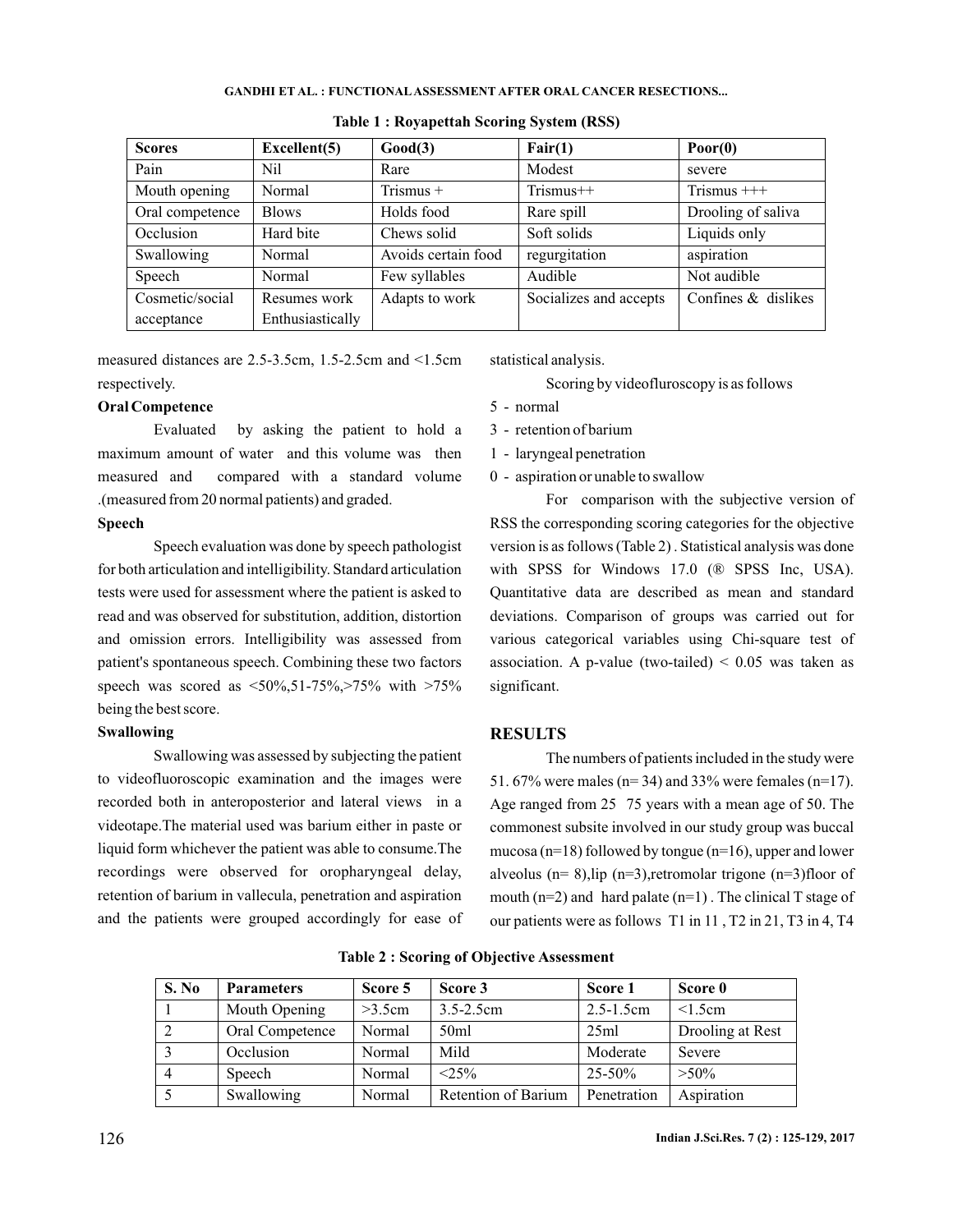#### **GANDHI ET AL. : FUNCTIONAL ASSESSMENT AFTER ORAL CANCER RESECTIONS...**

| <b>Parameters</b> | <b>Preop Vs 6 Months</b> | Preop Vs 1 Year | <b>6 Months Vs 1 Year</b> |
|-------------------|--------------------------|-----------------|---------------------------|
|                   | P value                  | P value         | P value                   |
| Pain              | 0.322                    | ${}<0.01**$     | ${}_{0.01**}$             |
| Mouth Opening     | $\leq 0.01$ **           | $< 0.01**$      | 0.322                     |
| Oral Competence   | $0.01**$                 | $0.01**$        | 1.000                     |
| Occlusion         | $< 0.01**$               | ${}<0.01**$     | 1.000                     |
| Speech            | $< 0.01**$               | ${}_{0.01**}$   | 1.000                     |
| Swallowing        | $< 0.01**$               | ${}<0.01**$     | 1.000                     |
| Social Acceptance | $0.01**$                 | ${}<0.01**$     | 0.322                     |

**Table 3: Trend of Functional Outcomes from Preop to Postop Period**

**Table 4: Paired Sample Test Comparing Subjective Versus Objective Methods**

| <b>Outcome Parameters</b> | Preop (P Value) | <b>6 Months (P Value)</b> | 1 Year (P Value) |
|---------------------------|-----------------|---------------------------|------------------|
| Mouth Opening             | 0.322           | 1.000                     | 1.000            |
| Oral Competence           | 0.159           | 1.000                     | 1.000            |
| Occlusion                 | 0.322           | 1.000                     | 1.000            |
| Speech                    | 0.322           | 0.322                     | 0.322            |
| Swallowing                | 0.322           | 0.322                     | 1.000            |

in 15 patients . Nodal staging was N0 in 38 and N+ in 13 patients.The type of resections included wide local excision (n=19), hemiglossectomy (n=7), palatoalveolar resction  $(n=4)$  and composite resection  $(n=21)$ . 39 patients had neck dissections in their treatment protocol in the form of selective neck dissection (n=18), modified radical neck dissection  $(n=15)$  and radical neck dissection  $(n=6)$ .

 $31\%$  (n=16) of patients had primary closure after resection of the tumour whereas the remaining 69% had reconstruction in various forms. The reconstruction techniques used were SSG in 8% (n=4), local flaps in 12% (n=6) which included tongue flap in two patients, nasolabial flap in two patients and mucosal advancement flap in two patients .37% (n=20)of patients were reconstructed with pedicled flaps. The pedicled flaps employed in our group of patients were pectoralis major myocutaneous flap (PMMC) only in 11 patients, bipaddled PMMC flap in one patient, both PMMC and deltopectoral flap for lining and cover respectively in 7 patients and forehead flap in one patient. Two patients had their reconstruction with microvascular free flap one with free anterolateral thigh flap and another with fibular osteocutaneous flap. Three of our patients had prosthetic reconstruction with obturators. 20% (n=10) of patients received adjuvant radiotherapy.

Preoperative assessment of the parameters revealed the following findings, pain in  $22\%$  (n=11), trismus in 14%  $(n=7)$ , oral incompetence in 6%  $(n=3)$ , speech problems in 8% (n=4) and swallowing impairment in 2% .In the present study, it has been found that the pain has improved in the postoperative period both at 6 months and one year when compared to the preoperative level. Whereas statistically significant worsening of functions in terms of mouth opening , oral competence , occlusion , speech and swallowing were found at 6 months after surgery when compared to preoperative levels and the corresponding p values have been shown in the (Table 3). The social acceptance and quality of life was also deteriorated in the post operative period. There is no significant differences in the outcomes between 6 months and one year implying that there is no improvement in the recovery of functions after 6 months. Except for the pain and social acceptance which are mainly subjective and cannot be assessed objectively, the assessment of other parameters with subjective and objective methods was compared using the assessment data at 6 months post treatment. In the present study, there was no difference between the two assessment methods in terms of statistical significance and are found to correlate well with each other (Table 4).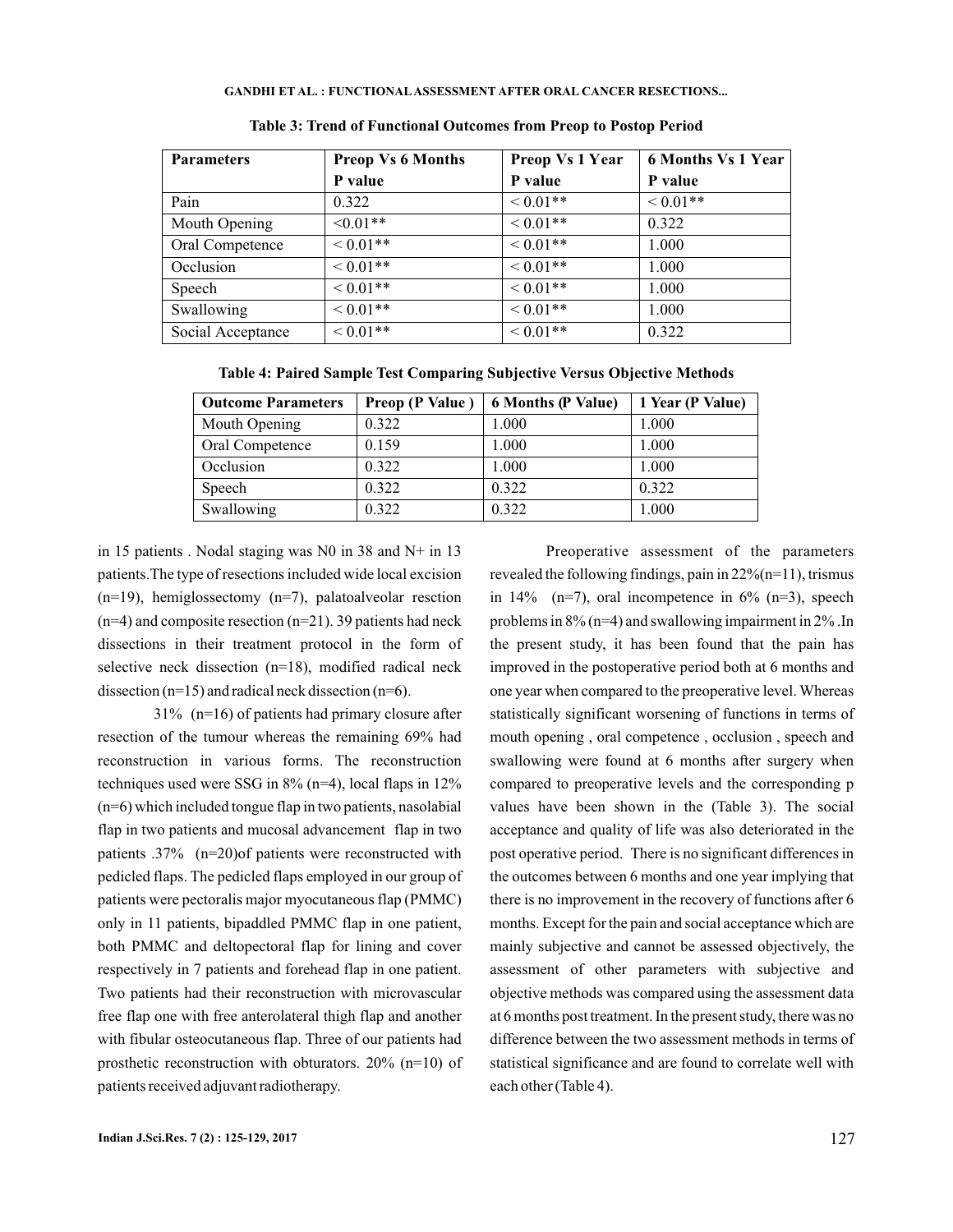# **DISCUSSION**

Assessment of oral functions after radical surgery is complex due to involvement of numerous interaction variables (Suarez-Cunqueiro et al; 2008). Most of the studies done on this aspect are mainly subjective where the outcomes can be either overestimated or underestimated. Studies comparing subjective and objective methods of assessments are very limited in number and the current study is one among these.

Except for the pain which improved in the postoperative period, the other functions like mouth opening, occlusion, oral competence, speech and swallowing were found to be impacted negatively 6 months after treatment and no improvement in the functions from 6 months to one year implying that the recovery of functions is only modest after 6 months .

Villaret et al, (Villaret et al ;2008) in his study on 92 patients with oral cavity cancers treated with surgical resection and reconstruction, evaluated the quality of life domains (mastication, speech, swallowing and disfigurement) using UW-QOL and H&N performance status scale at preop, 3, 6 and 12 months postoperatively. The trend was similar to the present study where the functions worsened at 3 months and the postoperative scores never reached the preoperative scores.

Another study by Borggreven et al (Borggreven et al 2007) on 80 patients with oral and oropharyngeal carcinoma (stage II IV) treated with composite resection with free flap reconstruction with or without RT evaluated the swallowing function. This study revealed no significant differences on any of the swallowing parameters at 6 months and one year indicating that the status of swallowing remained the same in that time period.

Roger et al's (Roger et al 2002) study on oral cancer patients also revealed a trend similar to the present study (number of patients 132 ) that there was a fall from preoperative levels at 6 months. The study also concluded that functional impairments persisted following treatment.

Regarding the assessments methods, the present study revealed no significant differences between the subjective and objective methods. This finding was confirmed in a study by Campbell et al (Campbell et al

2000) on quality of life in head and neck cancer survivors ( number of patients  $=62$ ), reported that the swallowing difficulties perceived by the patients subjectively were correlated with objective finding of aspiration on videofluoroscopy.

A similar study by Agarwal et al (Agarwal et al 2011), in 47 patients with head and neck cancer treated with definitive chemoradiation evaluated the swallowing function and revealed that subjective dysphagia (PSSHN scores) correlated well (Pearson's correlation coefficient 0.97) with objective swallowing dysfunction.

Matsui et al (Matsui et al 2007) on the study of factors influencing post operative speech function of tongue cancer patients (number of patients  $= 81$ ), with the both subjective questionnaires (three self reported questionnaires and objective tests (speech intelligibility test and conversational understandibility test ) found significant correlation between the two.

Study by Scott et al (Scott et al 2008), on 100 head and neck cancer patients for mouth opening revealed that subjective problems perceived by the patients were related to actual measurement of mouth opening where mouth opening was measured using Willis bite gauge. The questionnaire used in the study include the University of Washington quality of lifescale (UWQOL) v4, the Liverpool oral rehabilitation questionnaire (LORQ) v3, and the performance status scale. There was found to be a significant association for impaired speech and oral function between self reported global HRQOL and objective assessment methods in a study by Roger et al (Roger et al., 2002).

Though there are no significant differences in between these methods of assessments in determining the magnitude of problem, there exists a qualitative difference and the exact nature of the problem was well made out with objective methods. For example considering the swallowing function, patients who had subjective perception of dysphagia also had reduced scores with objective evaluation whereas one patient with complained of delayed swallowing was found to have penetration in the videofluoroscopy which would have gone undetected if videofluoroscopy was not employed.